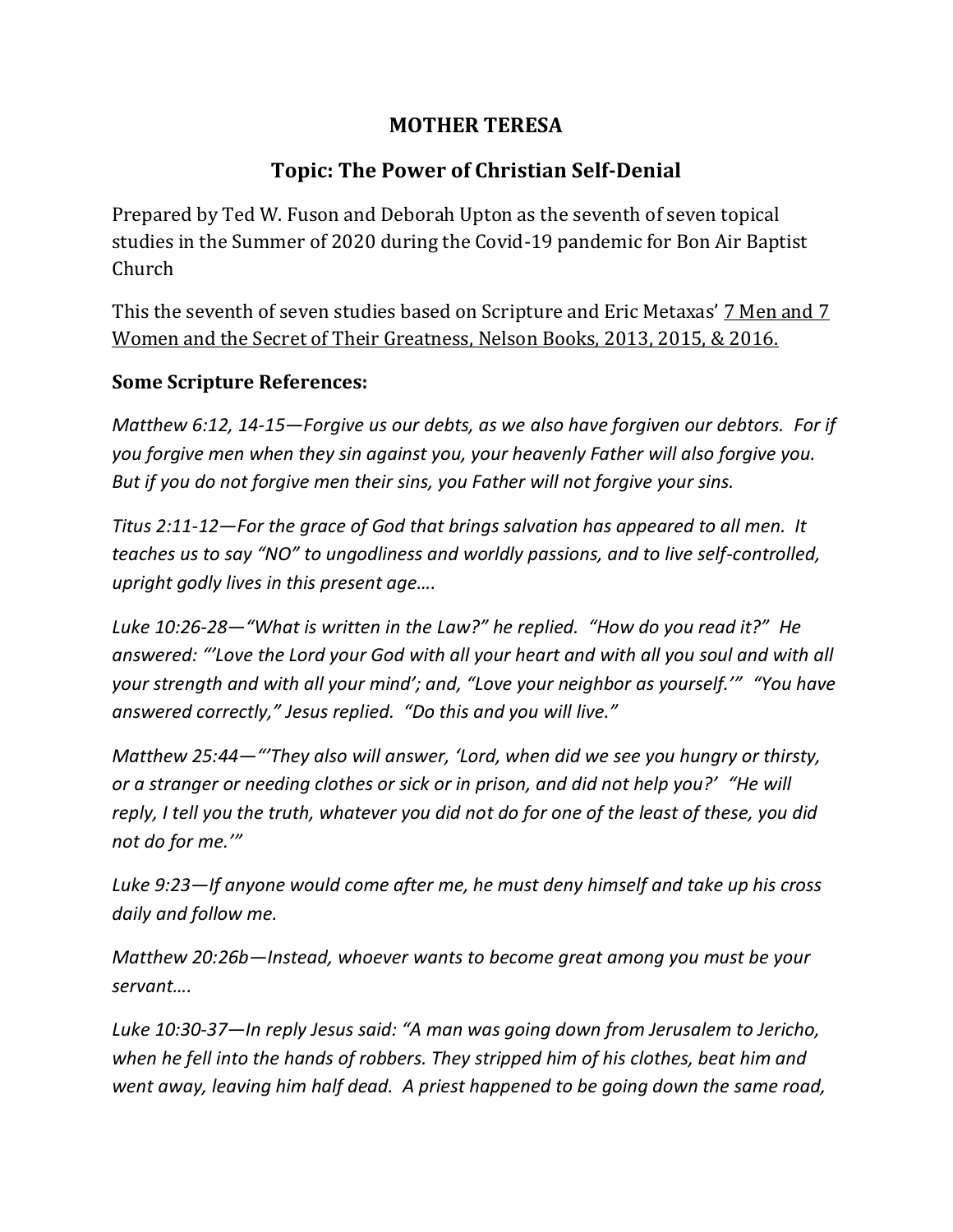*and when he saw the man, he passed by on the other side. So too, a Levite, when he came to the place and saw him, passed by on the other side. But a Samaritan, as he traveled, came where the man was; and when he saw him, he took pity on him. He went to him and bandaged his wounds, pouring oil and wine. Then he put the man on his own donkey, took him to an inn and took care of him. The next day he took out two silver coins and gave them to the innkeeper. 'Look after him,' he said, 'and when I return, I will reimburse you for any extra expense you may have.' Which of these three do you think was a neighbor to the man who fell into the hands of robbers?" The expert in the law replied, "The one who had mercy on him." Jesus Told him, "Go and do likewise."*

## **The Topic is The Power of Christian Self-Denial.**

"It's okay. You deserve it." How many of us have used that saying or one similar to rationalize spending money or time on something we wanted, but didn't need?

When last year, we were asked to donate coats, how many donated a really warm leather coat or another coat of like expense? We gave lots of coats, to be certain. However, how much sacrifice was involved? Dr. Stocks talked about his leather coat.

Self-denial is not a popular lifestyle except for someone else. Of course, we know the stories of wealthy persons giving large sums of money for worthy causes, even for Christian mission work. Many persons of significant financial resources use them for Christian causes. A friend of mine, now deceased, had a place on a lake. He regularly allowed pastors or Christian workers to stay there at no expense since most of them could not afford a vacation somewhere else besides where they lived. He gave away thousands and thousands of dollars with no publicity.

Mother Teresa lived as did Jesus, thankful for others who gave to support her and her ministry. Roman Catholic priests own nothing, but live in places owned by the church, drive vehicles owned by the church, and are cared for as long as they live, technically owning nothing. Theirs is a vow of poverty, expenses paid by the church. 'Other examples? Missionaries?

Mother Teresa's spoke clearly about her opposition to abortion, without apology (Pages 400 and 418-420). Her saying, "Faithfulness, not success." was on Chuck Colson's desk (Page 401). She really lived what the Bible taught her. The Lord Jesus compelled her.